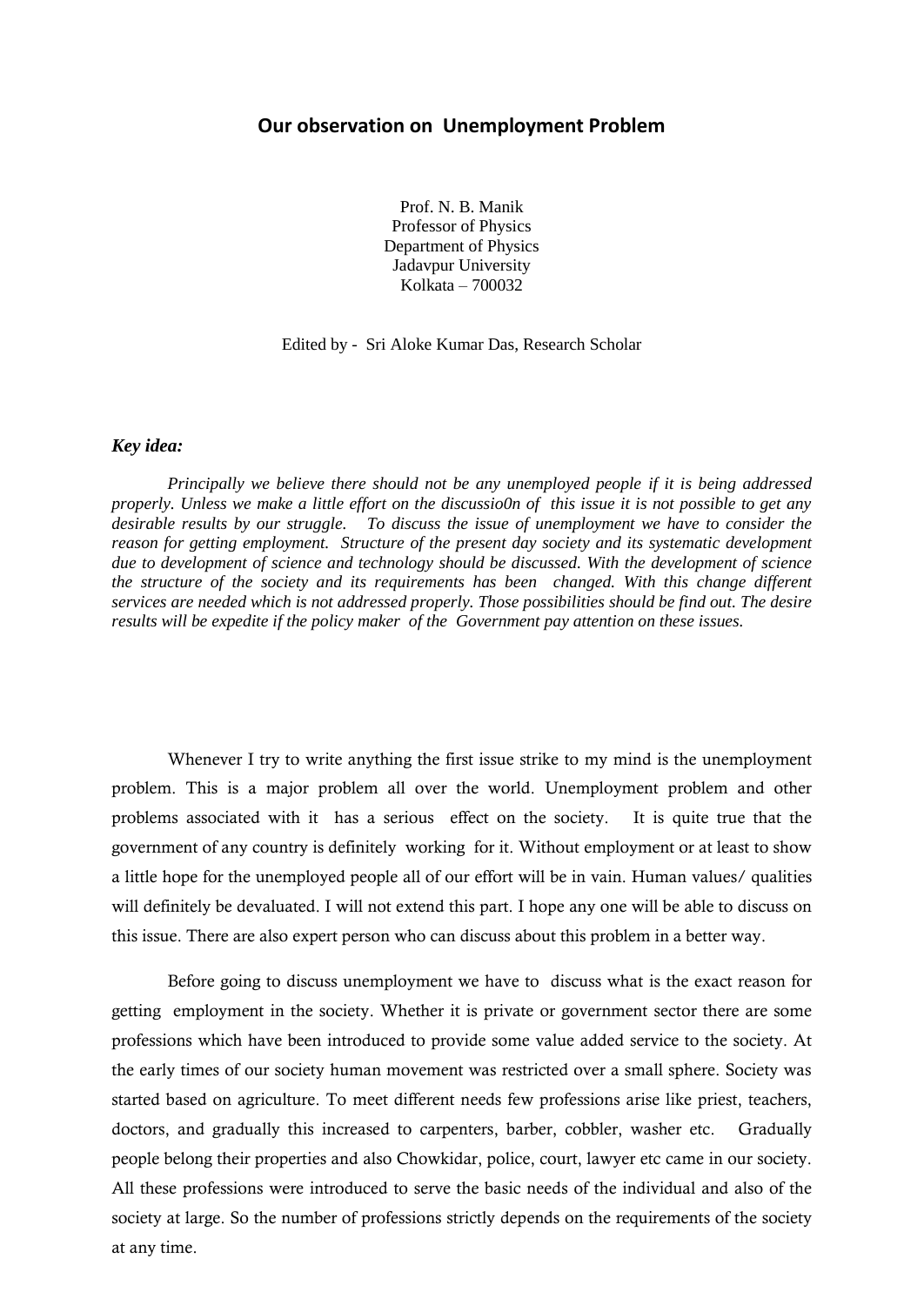Gradually with the development of scientific knowledge the structure of society and also the life of the individual changes significantly. From the village life to urban life and recently at our flat culture so many different necessities arise around us. Food service, gardening, (I will enclose a list at the end) and many other professions are introduced. There are many people who are doing these jobs by their own effort termed as self employment. By self employment basically they are also doing some value added service to our society. But these jobs are not being always recognized by the government and also lack some social status. I have tried to find out different services that a modern society needs. Attempt should be done so that each and every work gets sufficient social status.

To prepare this list/data bank I have taken help of different sources. This data bank has been prepared by surveying the opinion of general people from different sectors, searching from literatures, internet and other sources to specify different needs/trends in these areas. Based on those ideas and including my own experience I have tried to find its feasibilities in our **societies.** The feasibilities may alter from situation to situation. Suggestions of the policy makers of the governments, industries, organization and institutes may also be useful. I also invite them to come up with their opinions to enrich this data bank.

One group may be formed to provide different suggestions and solutions on various problems related to implement of the jobs/business in those areas to solve some of the unemployment problem.

**List of possible job/business areas of our society : (This may be extended gradually)**  (This list has been prepared searching from different sources. Some of the ideas has been introduced by us.)

- 1. Advertising Agency
- 2. Arts and Crafts
- 3. Auto Servicing
- 4. Beautician Trainer
- 5. Building Maintenance Service
- 6. Business Broker
- 7. Business Consultant
- 8. Business Website Consultant
- 9. Carpet/Upholstery Cleaning
- 10. Cartoonist
- 11. Caterer
- 12. Cleaning Service
- 13. Commercial Photographer
- 14. Computer Consultant
- 15. Computer Programmer
- 16. Computer Repairing
- 17. Computer Trainer
- 18. Cooking Guide
- 19. Courier Service
- 20. Day-Care for Children
- 21. Electrical Contractor
- 22. Event Manager